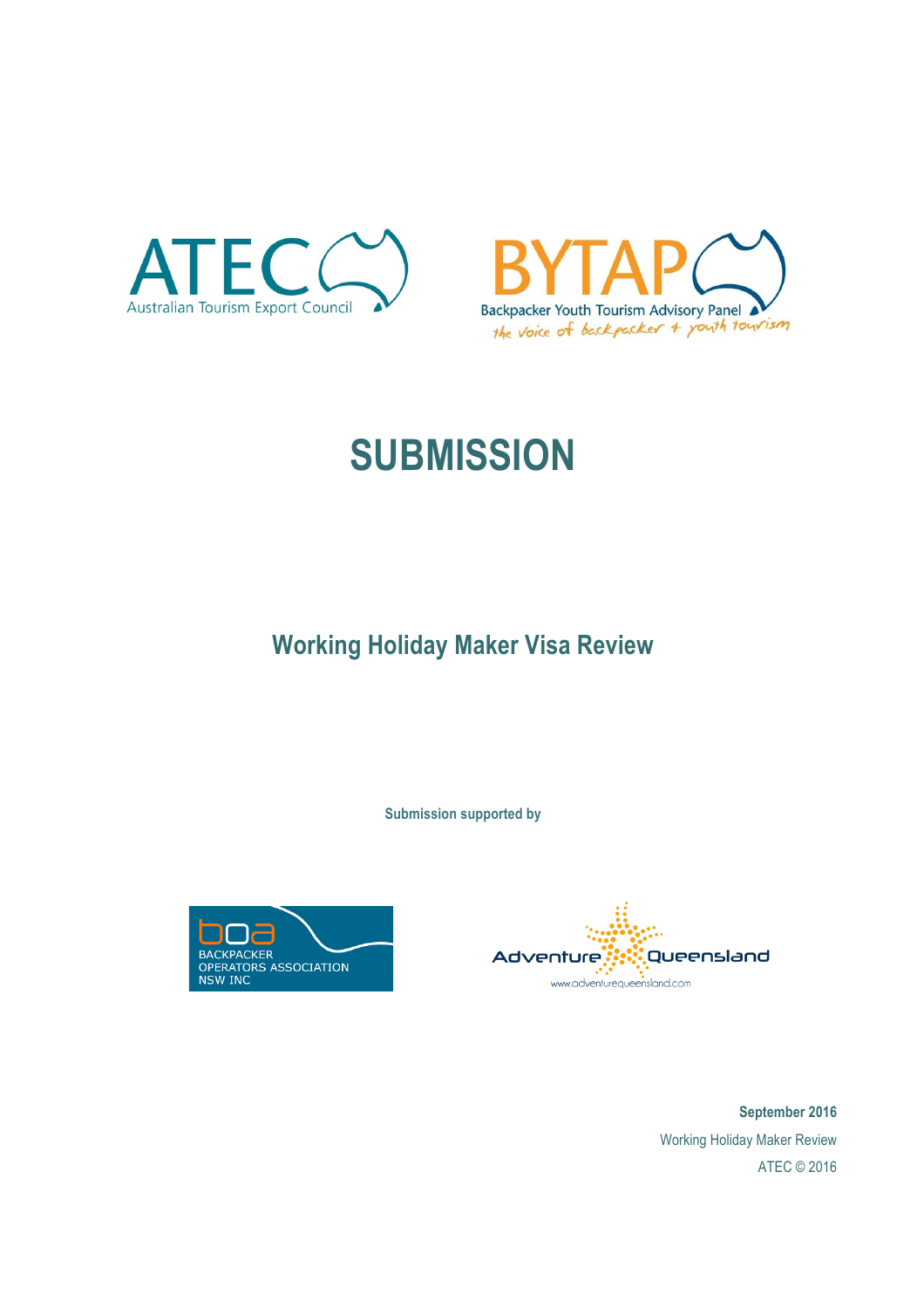## **Preface**

The Australian Tourism Export Council (ATEC) is the peak export industry body representing the thousands of companies throughout Australia via a network of regional branches that provide tourism services to foreign visitors. Whilst the tourism export sector is experiencing positive growth, ATEC's role is to maximise opportunity for Australian businesses in both existing and emerging markets, and to ensure any impediments to that growth are managed and kept to a minimum.

ATEC at a glance...

- Started as a group of ten keen exporters known as **inbound tour operators** who wanted to collaborate on promoting Australia to the overseas traveller
- Today, those ten operators have grown to an export association of more than **900 direct stakeholders**, and close to 5000 indirect
- Members are scattered across Australia and include accommodation providers, attractions, tour operators, inbound tour operators, transport operators, restaurants and professional corporates and we count amongst our constituents more than 40 regional tourism organisations, who collectively in turn represent thousands of SMEs.



Our core functions are to

- **EXECUTE:** Facilitate **business-to-business** opportunities for our members;
- **Provide business development** advice, opportunity and support to our members;
- Foster and promote excellence in **service delivery** and business **best practice** management;
- **EXECT:** Represent the **collective views** of our membership to governments and other external stakeholders;
- **EXECT** Liaise with industry and government to facilitate **cohesion** between commercial imperatives and policy development;
- **EXECT:** Raise the **profile** of the tourism export sector to the broader community.

In 2001, ATEC convened the Backpacker Tourism Advisory Panel (BTAP, later BYTAP incorporating 'youth' in the scope) and this panel has championed the interests of the backpacker sector since its inception. Importantly, BYTAP is an industry panel, with representatives both directly from industry as well as the state backpacker associations, Adventure Queensland and Backpacker Operators' Association (BOA) in NSW.

BYTAP has actively sought to elevate the profile of youth tourism – particularly in relation to the contribution the sector makes to regional Australia. BYTAP has worked closely over the years with Tourism Australia and the various state and territory tourism organisations in driving demand to travel to destination Australia, as well as to ensure policy development is executed in consultation with key stakeholders.

The review of the working holiday maker (WHM) scheme is a strong example of how various sectors of the economy must come together to achieve a net positive gain for all involved. Importantly, it should be noted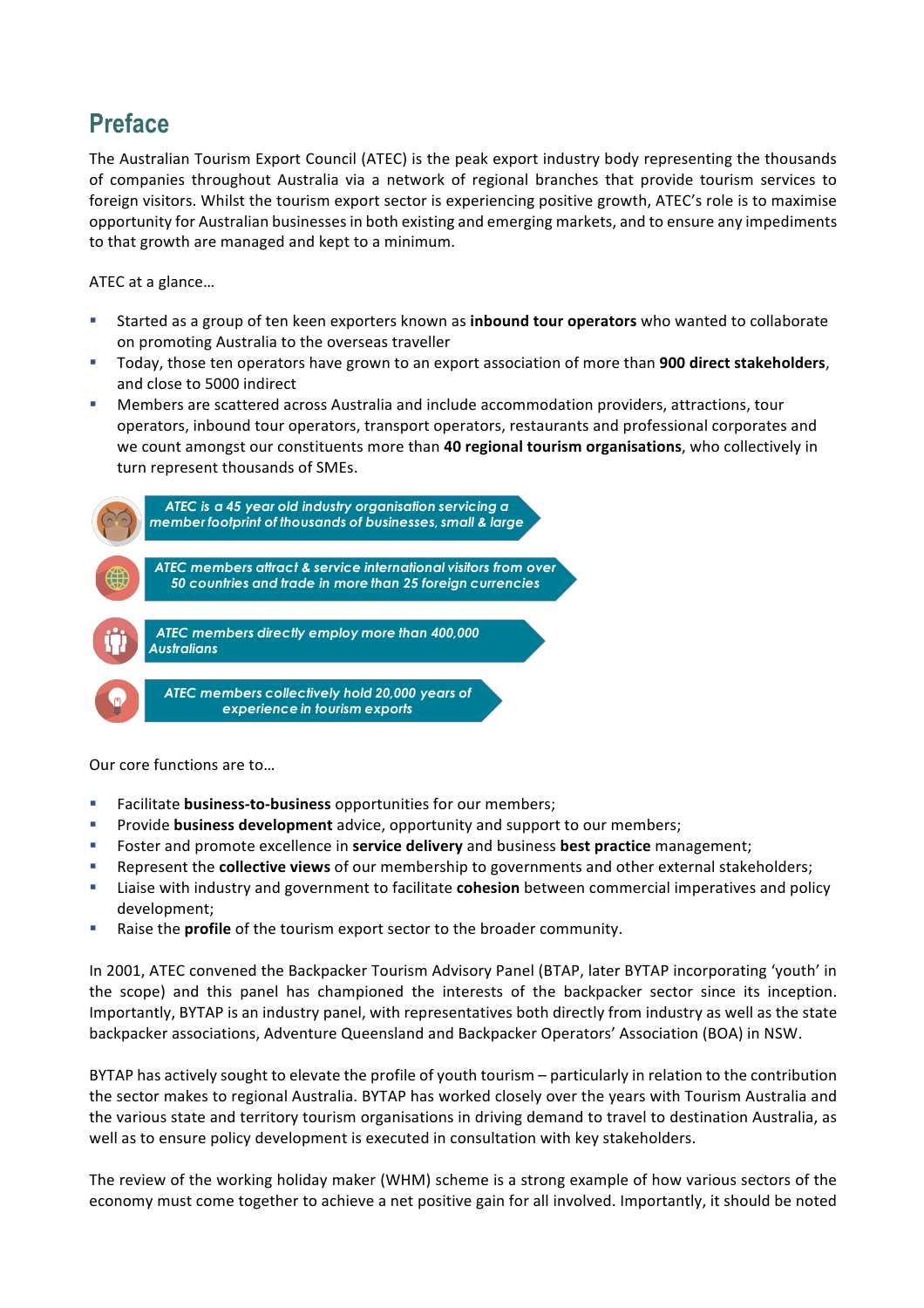that the working holiday maker scheme was initially launched to foster reciprocal youth travel and cultural exchange. Tourism remains the primary purpose of visit.

## **Background**

The working holiday maker program was introduced in 1975 with the main purpose to "promote international understanding by enabling young people to experience the culture of another country." Since then, the scheme has grown from 2,000 participants to  $226,812$  in  $2014/15$ . Most working holiday makers are on sub-class 417 visas (Working Holiday Maker Visa), with smaller numbers on the related Work and Holiday Visa (sub-class 462). WHMs who undertake 88 days' work in defined regional industries (primarily agricultural) are also eligible to apply for a second year extension to their visa. ATEC prepared a position paper in 2012 into the importance of the working holiday maker scheme. This paper found that backpackers spend 60% more than the average international visitor and highlighted the importance the WHM plays in assisting with regional labour shortages.<sup>1</sup>

In the 2015/16 Federal Budget, the government announced that it intended to introduce new taxation arrangements for working holiday makers (the so-called "backpacker tax") to be implemented from 1 July 2016. The proposal removes the tax-free threshold for working holiday makers which is currently set at \$18,200 and instead installs a marginal rate of 32.5% from the very first dollar earned in Australia. The government forecasts revenue associated with the change of \$540m over three years.

Various industry groups objected to the proposed taxation changes in response to the 2015/16 Federal Budget and have recommended the Federal Government reverse this measure. At a time when the working holiday maker scheme is facing other external headwinds including economic uncertainty in EU, Brexit impacts, a declining AUD (good for inbound conversion to AUD but not as attractive to earn) and falling grant rates since the Labor government increased the visa fee from \$280 to \$420, the last thing the scheme needs is a tax which makes a working holiday in Australia even more unattractive. The reality is that we have made ourselves uncompetitive and more backpackers are simply not choosing Australia. The tourism industry simply cannot accept that the government would consider increasing taxes and charges on tourism to plug a budgetary hole created by flawed financial modelling around WHM tax revenue. Treasury's modelling did not appear to adequately factor in any decline in WHM arrivals – in fact, according to questions on notice to the State Economics Legislation Committee<sup>2</sup> as part of the budget estimates process, the modelling was based on 2012/13 WHM grant rates which, at that time, were at their peak at 264,974. In 2014/15, WHM grants were 226,812<sup>3</sup>, a fall of around 30%.

Recently, there have been a number of reports from both government and industry groups that "backpackers should pay some tax". ATEC and BYTAP support that notion. Working holiday makers, who are already net positive contributors to the Australian economy given that they spend, on average, more than they earn and create jobs for Australians (in fact, every 100 WHMs create 6 jobs) also pay the passenger movement charge, GST on goods and services, and pay income tax at varying levels depending on how much they choose to work during their stay.

According to recent research<sup>4</sup> prepared by Adam Steen<sup>5</sup> and Victoria Peel<sup>6</sup> *(see Appendix A)*, a 2009 Department of Immigration and Citizenship study<sup>7</sup> identified each working holiday maker as spending AUD\$13,218 in Australia over an average eight month stay with a combined total value estimated at AUD\$1.8 billion. On today's numbers, that contribution would be in the vicinity of AUD\$2.9 billion, assuming average spend per WHM at \$13,218.

  $^1$  Australian Tourism Export Council, The Importance of the Working Holiday Visa (sub-class 417), February 2012

 $^2$  State Economics Legislation Committee, "Answers to questions on notice", Treasury Portfolio, Budget Estimates 2014/15

Department of Immigration & Border Protection, Working Holiday Maker scheme reports 2010-2015

Steen & Peel, "Economic and social consequences of changing taxation arrangements to working holiday makers" (2015)

Professor, Charles Sturt University, Bathurst

Researcher, Monash University, Caulfield

 $^7$  Yan Tan et al, "Evaluation of Australia's Working Holiday Maker (WHM) Program", Flinders University (2009)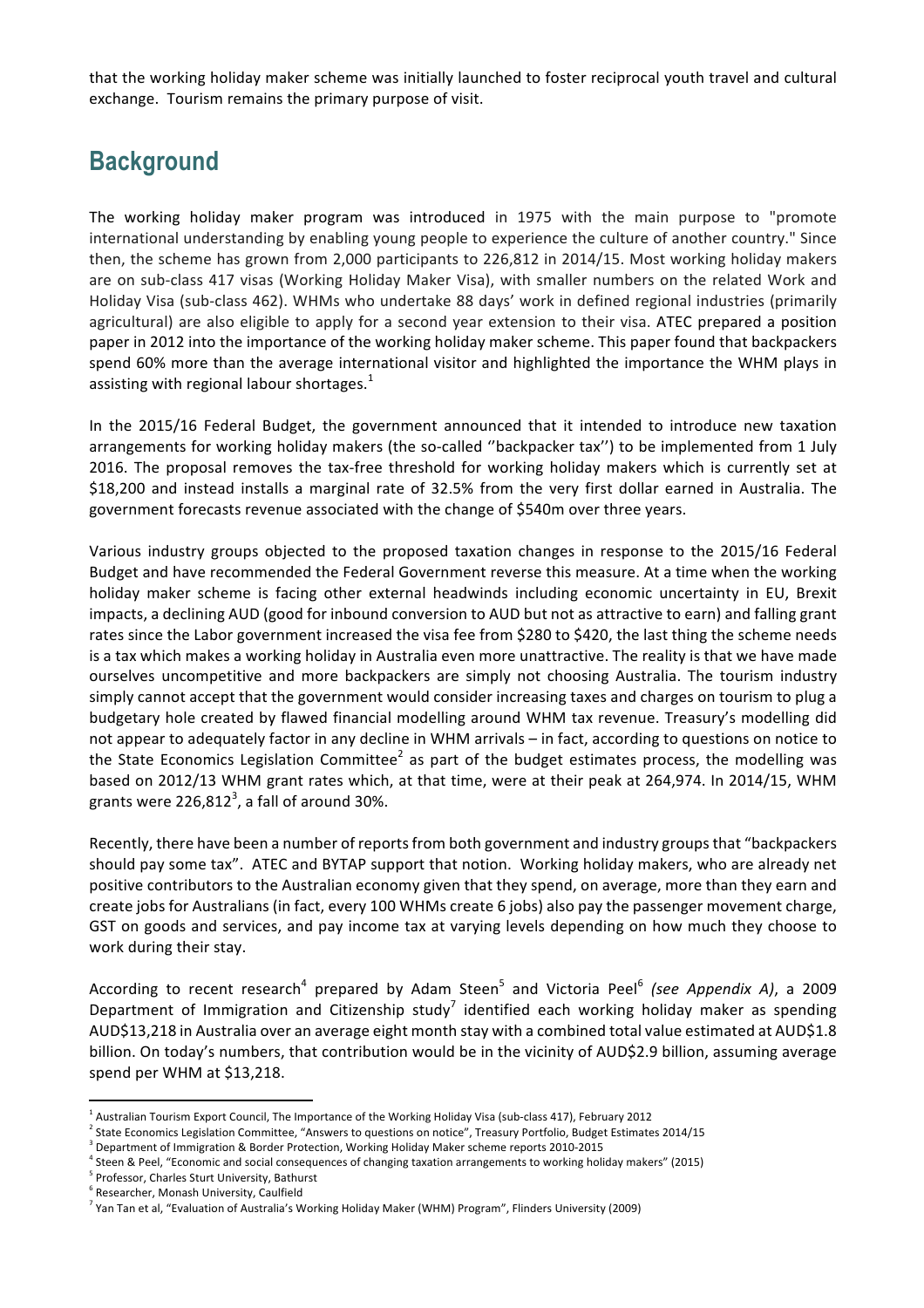Furthermore, WHMs are an invaluable source of labour for agriculture and regional tourism operators that face staff and skills shortages (currently 38,000 for tourism alone, and projected to be 123,000 by 2020 $^8$ ). Therefore, disincentives to come and work in these areas are in fact of detriment to Australia, particularly regional economies.

Regional tourism operators and tourism-dependent communities have expressed alarm at the impact of the proposed changes, both because of the consequential effect on available labour and – importantly – because of the likely loss of visitor expenditure in local businesses. In many regional communities, backpacker tourism activity is a major income stream. At a time when tourism is expected to make up for job losses in other industry sectors across many regional areas, the proposed measure is likely to damage that aspiration.

Industry welcomes greater flexibility of the WHM visa product. Consideration should be given to reform that encourages growth – such as increasing the age for eligibility to 35, or higher. Growing demand for the WHM visa product is vital to meet the needs of industry. While it is acknowledged that visa fees are not a central part of the current discussion, industry believes the increase in WHM fees over recent years has been a key catalyst for the downward trend in WHM grant rates.

The fundamental issue with Treasury's projections is that they are based on flawed financial modelling. There has been no empirical study done which provides the basis for the projections. Furthermore, with the WHM grant rate in decline, an incentive for cash payments, a strong disincentive to work at all and more attractive work conditions in other destinations, the government will, without a doubt, see its revenue from WHMs across the board contract: including income tax revenue.

The best way to grow government revenue is to grow the pie overall. As previously mentioned, WHMs contribute significantly to government revenue already. The message is simple: grow the market and the revenue to government will follow naturally. In short, the tourism industry supports the government retain the status quo with regard to the taxation arrangements for WHMs. Government should, in consultation with industry, adjust other policy levers that will grow the market and position Australia as the attractive WHM destination once again.

Industry accepts the role of the Australian Tax Office. Should the ATO initiate investigations across all tax payers in Australia with regards to the residency test, then that is within the scope of the ATO and may deliver additional revenue to government.

The lack of clarity around the issue of whether this is a change or a "crackdown" on residency is more damaging than anyone could measure: potential WHMs to Australia are making alternate decisions, some Australian farmers are already seeing up to 60% less workers available to harvest their crops and New Zealand's WHM grant rate continues on its strong upward trend. Regardless of the facts or the outcome, the message has gone viral: your pockets are emptier in Australia because the government is going to take a third of your earnings from the very first dollar you earn.

ATEC and BYTAP are regularly asked whether we have hard "evidence" to support our anecdotal commentary around the real and present impacts of the backpacker tax on businesses, farmers, backpackers themselves and broadly, the Australian economy. A recent survey conducted by Monash University<sup>9</sup> certainly underpins the sentiment that the backpacker tax is already damaging both our revenue and our reputation. The study showed that 60% of the sample would not have come to Australia if the tax was 32.5%. Further damning evidence of the ramifications of the proposed tax is that 57% of WHMs also said that they would spend less time travelling in Australia if the tax changes were to take effect, with 69% saying they would spend less on tours. In addition, 70% said they would look for cash-in-hand jobs to avoid it.

There is a patent lack of research commissioned for the WHM and backpacker sector. The absence of regular,

 

 $^8$  Deloitte Access Economics, "Tourism Labour Force Report: 2015-2020" October 2015

 $^9$  Dr Jeff Jarvis, "The motivations of working holiday makers", Monash University, 2016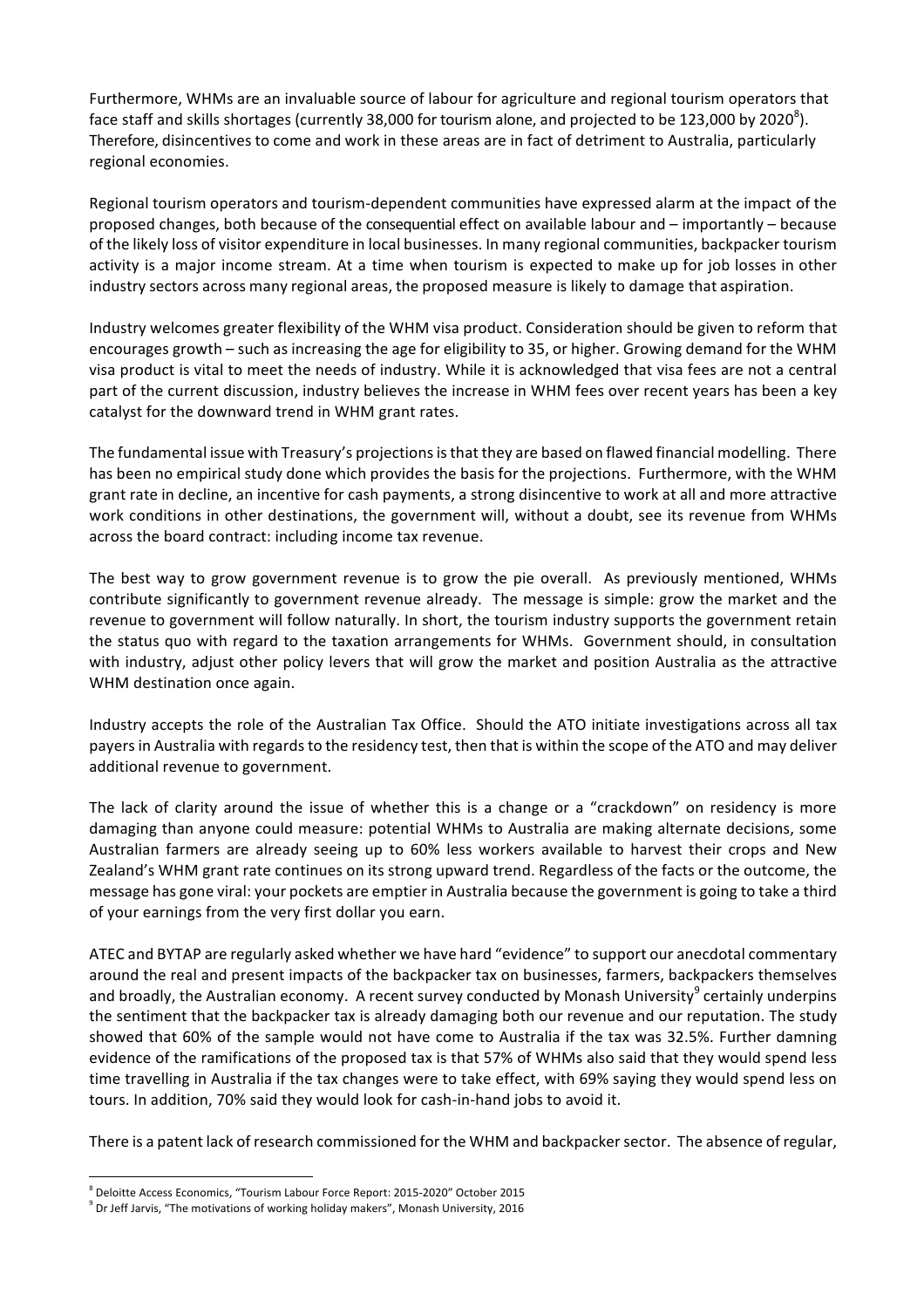quantitative and qualitative data collected on which governments can base their decisions and industry can strategise is an ongoing issue and should be addressed. Anecdotal commentary from the coalface is extremely powerful. Industry agrees that data to underpin this would be ideal – but extensive research on the impacts of a proposed government tax across different sectors, regions, harvests, source markets, current visa policy, conversion and international competitiveness – to name only some – is not immediately available.

#### The summary position of the tourism industry is as follows:

- Repeal the decision to change the tax-free threshold rules for working holiday maker visa holders. That is, scrap the backpacker tax;
- Apply current tax free threshold rules, including allowing WHMs to meet the residency test;
- At a minimum, freeze visa fees. Consider adjusting the WHM visa fee down in the next budget forecasts to be more competitive globally, particularly with New Zealand;
- Raise the age threshold for working holiday maker visas to 35 or higher (from the current 30);
- Raise the current caps applying to source nations for 462 visas where the allocations are exhausted (for example Portugal, Greece and Spain);
- Continue to expand the WHM programme to more countries (for example Latin American nations) and at a faster rate where feasible;
- Allow multiple visa applications by individuals (so they could reapply whilst still 'in country' on an existing WHM visas or in an older age bracket);
- Deliver "work rights" information to WHMs in their own language either prior to or on arrival;
- Better promote and encourage second year visa options;
- Develop / invest in technology to deliver 'matching' between WHM and employer;
- Roll out a targeted global youth campaign (Tourism Australia) to address the negative sentiment about the "backpacker tax";
- Conduct an in-depth study into working holiday makers travelling in Australia building on the National Institute of Labour Studies research report published in 2009.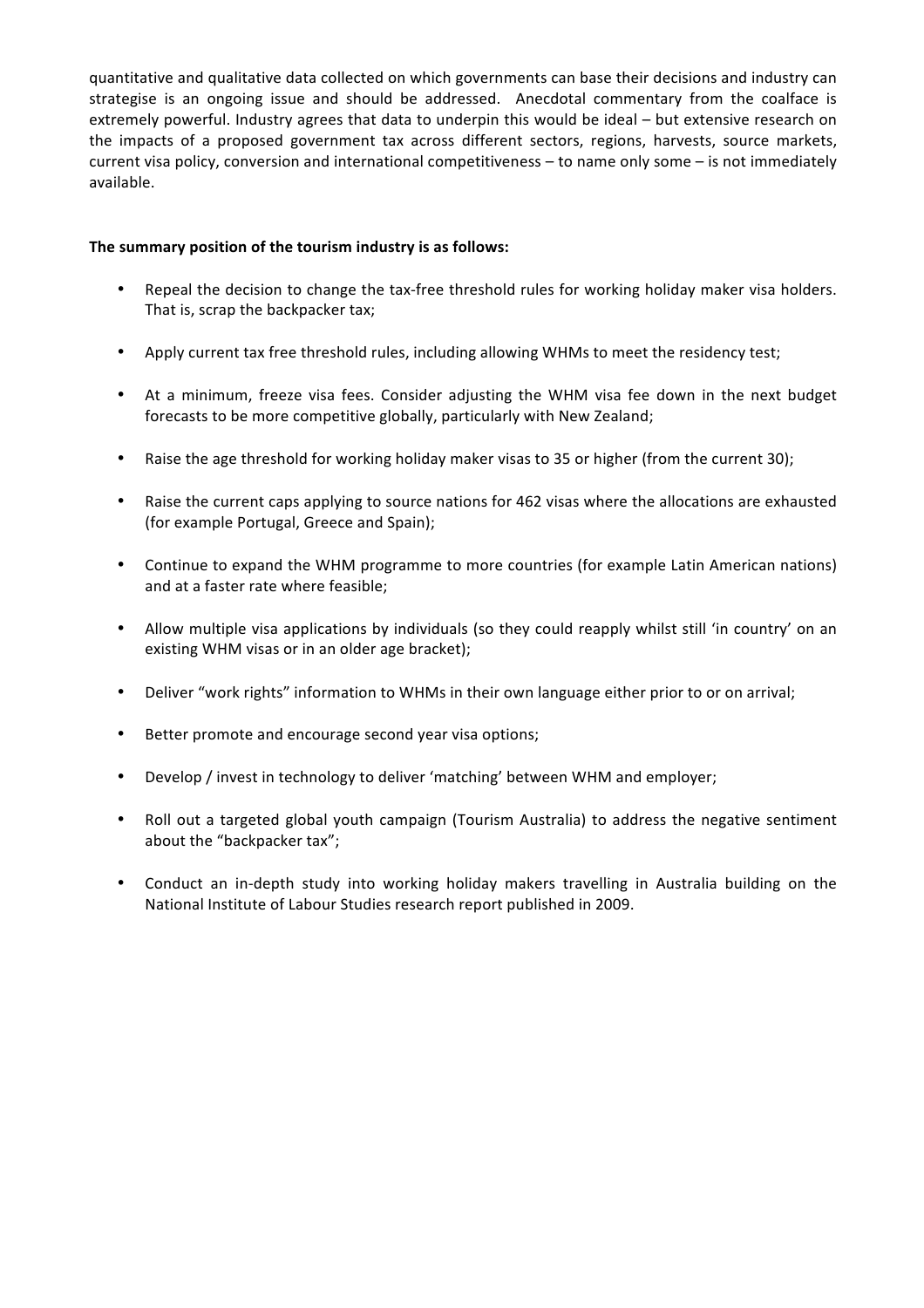# **Discussion**

The Terms of Reference for the working holiday maker tax review are designed around five key themes:

- relative international competitiveness
- visa labour needs of the agricultural and tourism sectors
- relevant unemployment policies
- tax treatments for visa holders
- protections for vulnerable workers.

This submission will consider these key themes, from a tourism industry perspective, in order as follows:

### 1. Australia's competitive position in attracting seasonal and temporary foreign labour, including **comparative wages, entitlements and conditions**

A recent independent report<sup>10</sup> by Gary O'Riordan Travel & Tourism Solutions analysed Australia's competitive position in the working holiday maker sphere (see Appendix B). The following are the key issues identified:

Inbound arrivals to Australia have grown in recent years and increased 8.2% in 2015 fuelled by growth out of China in particular and improvements in growth from traditional long haul markets like the UK and USA. We have seen stable and historically low airfares, increases in capacity and access from key markets, and improving economic conditions in key source markets post the global financial crisis. Yet despite the positive market conditions the number of youth travellers granted a WHM visa has decreased by some 12% from June 2013 to June 2015. A further decline of 6% for first year 417 visa grants and a decline of 13.9% for second year 417 visa grants for the 6 months to end December 2015 has been reported in the latest update provided to industry by the Department of Immigration and Border Protection. This includes declines in the all of the six largest WHM source markets being in order: the UK, Germany, France Korea, Taiwan and Italy. As recently as last week, the latest IVS statistics point to a worrying further decline of 7% in WHM visitor nights.<sup>11</sup>

A further decline of WHM arrivals by say 5%, would mean a loss of 11,340 arrivals, with a resulting loss of \$5.6m in direct tax loss (with no WHM visa application fee and passenger movement charge collected), let alone the average spend contribution of \$13,218 per WHM not being realised, resulting in over \$170m not being spent in Australia.

A decline of 10% in WHM arrivals would erode a staggering \$11.2m (WHM visa application fee and passenger movement charge) from government revenue, let alone the \$340m not being spent in Australia by those working holiday makers – far in excess of the uncertain revenue which may be raised by introducing the tax.

Whilst visa fees are outside the scope of this review, industry believes firmly that it cannot be isolated as not having a critical role to play in conversion. The graphs overleaf<sup>12</sup> show a clear causal relationship between visa fees and grants.

 

<sup>&</sup>lt;sup>10</sup> Gary O'Riordan, "Recommendations for working holiday maker scheme" April 2016

<sup>11</sup> Australian Trade Commission - Tourism Research Australia, International Visitor Survey June 2016

<sup>&</sup>lt;sup>12</sup> Department of Immigration & Border Protection, "Working Holiday Reports" 2011-2015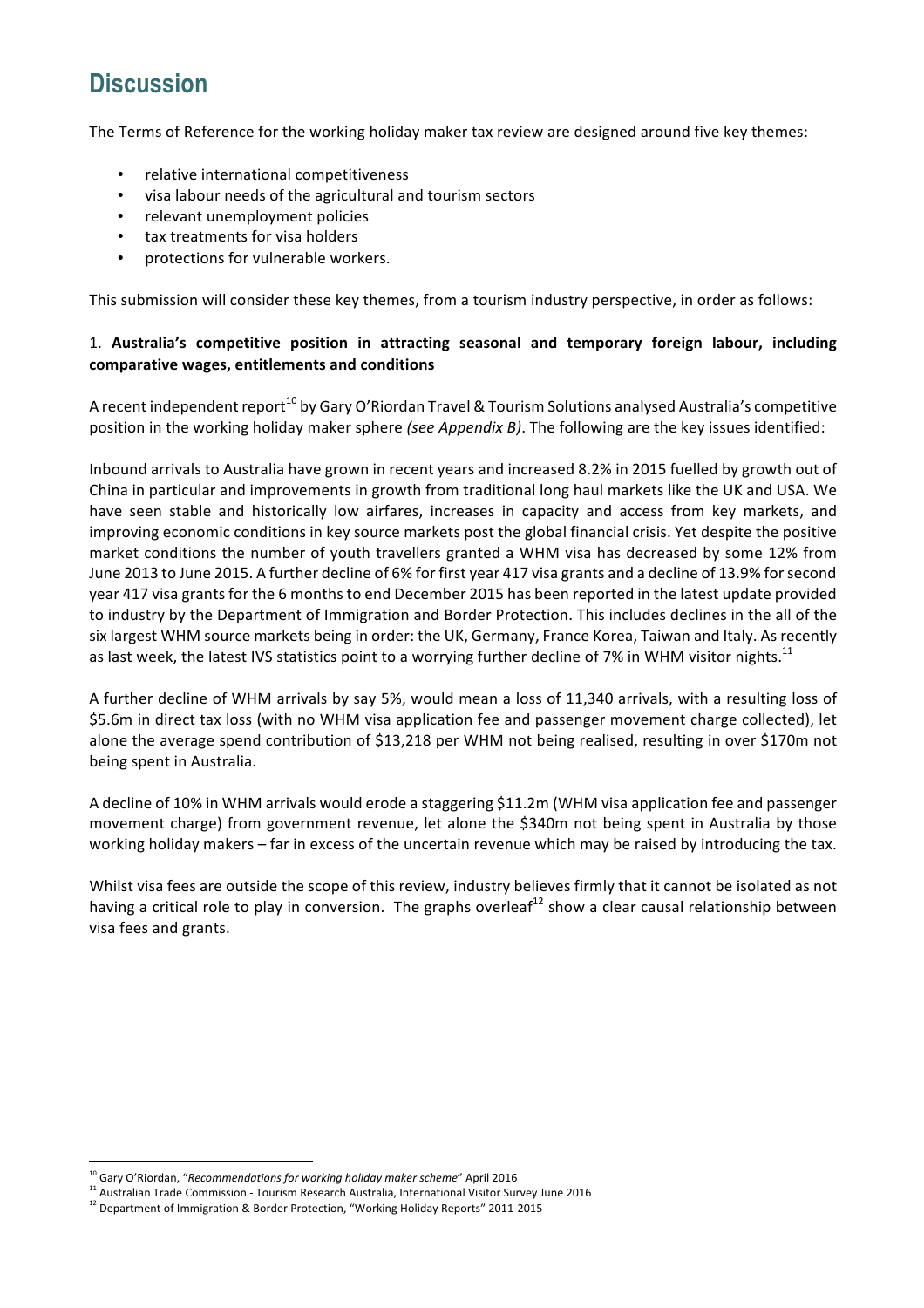

Table 1 below outlines the current tax rate, the proposed rate, and a set of industry options compared to those of Australia's major competitors. It is evident from these numbers that Australia is currently competitive yet will become extremely uncompetitive should the proposed changes go ahead. This is evidenced by Dr Jeff Jarvis' recent research<sup>13</sup> (see Appendix C, and infographic below) that surveyed 335 WHMs in Melbourne, Cairns and Port Douglas and found that 62% would have considered going to New Zealand on a working holiday if the tax rate in Australia was 32.5%. Canada was also identified as a major competitor with 53% considering it as an alternative destination.

#### Table 1: Taxation rates paid by working holiday makers

| Income (AUD) | <b>AUS</b> | <b>AUS GOV</b> | NZ 10.5% | <b>CAN 15%</b> | <b>UK 20%</b> |
|--------------|------------|----------------|----------|----------------|---------------|
|              | currently* | proposed 32.5% |          |                |               |
| 7,000        | ZERO       | 2.275          | 735      | 1.050          | 1,400         |
| 14,000       | ZERO       | 4.550          | 1.470    | 2.100          | 2.800         |
| 21,000       | 87         | 6.825          | 2.695    | 3.150          | 4.200         |

*\*if* in Australia for over six months, considered a resident for taxation purposes and availing of low income tax offset. Source: TTF, excerpt from joint industry correspondence to Minister Colbeck, 11 April 2016



#### Summary infographic: the impact of taxation on the working holiday maker – Monash University, 2016

 $13$  Dr Jeff Jarvis, "The motivations of working holiday makers", Monash University 2016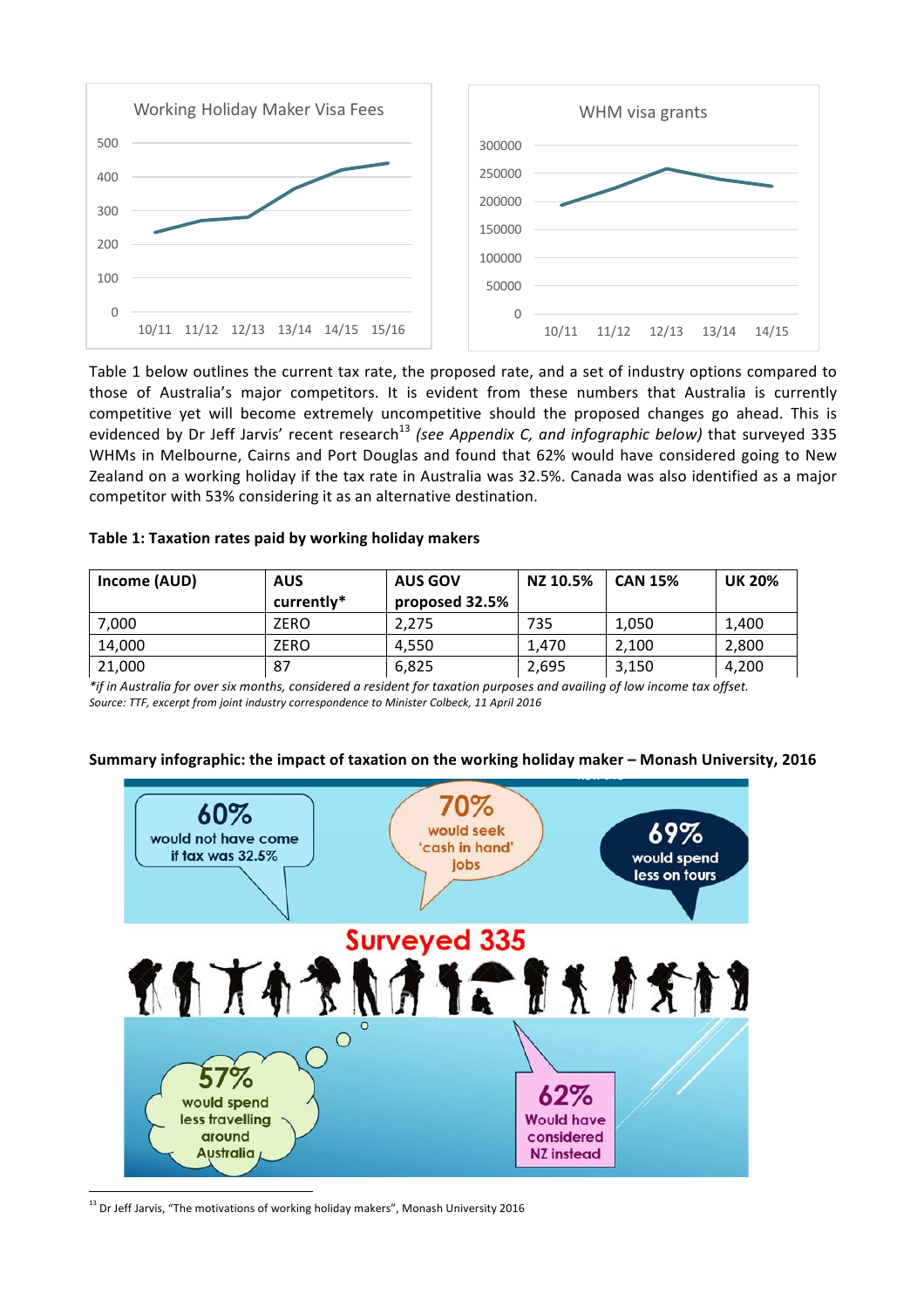#### **b)** Comparative superannuation or equivalent entitlements

In the Steen & Peel report (previously referenced), it is noted that under current regulations, on departing Australia permanently WHM superannuation payout is taxed at 38 per cent. Unless arrangements have been made before arrival in Australia by the WHM to have their superannuation paid into an account, all superannuation is deemed as 'unclaimed' and passed over to the Australian Taxation Office. In January, 2014 it was estimated that temporary residents contributed about AUD 20 million in unclaimed super balances each year. This equates to approximately 70 per cent of visitors not claiming their super entitlement.

#### c) Promotional programmes and schemes to assist workers while in the country

Working holiday makers come from a variety of source countries and have differing levels of needs for assistance while in Australia. Those from English-speaking countries, or countries with high levels of English language proficiency (primarily European and North American) are generally able to navigate finding accommodation, work and arranging independent travel around the country. Those with more limited English language skills (primarily from Asia) are more in need of support and guidance, and are more limited in their opportunities for work as part of their working holiday. They are more likely to work in rural areas doing agricultural-related employment, and are also more likely to be exploited by unscrupulous employers. There are some services to assist such foreign nationals, including support offered by their relative diplomatic representatives in Australia. Education campaigns to advise working holiday makers of their rights and responsibilities (particularly in their own languages) would be beneficial.

#### **d) Costs and barriers to entry**

The recent research undertaken by Dr Jeff Jarvis showed that 60% of the WHMs surveyed said that they would not have come to Australia if the tax rate was 32.5 percent. 57% also said that they would spend less time travelling in Australia if the tax changes were to take effect, and 69% said that they would spend less on tours. This research clearly identifies that the proposed tax rate is a barrier to entry in that not only will WHMs not come to Australia in such large numbers, but those that do will not spend as much or disperse as widely while in Australia. The table below illustrates Australia's competitiveness with our key WHM competitors with regard to visa fees.

| WHM visa fee       | Cost     | <b>Cost in AUD</b> | % increase in<br>comparison |
|--------------------|----------|--------------------|-----------------------------|
| Australia          | AUD\$440 | \$440              | n/a                         |
| <b>New Zealand</b> | NZD\$208 | \$187              | $+135%$                     |
| Canada             | CAD\$250 | \$252              | +75%                        |

*Source: ATEC*

It is important to note that the current focus of the government is on revenue and not the scheme as a means of cultural exchange. In fact, there is no data readily available from the ATO on the actual revenue raised on tax by residency status – i.e. we have no information on how much money the government is currently making from WHMs. It is a known fact that many WHMs don't lodge a tax return and many may lodge inaccurate tax returns, therefore establishing a base line is critical. Compliance and enforcement is also important.

#### **2. Regulatory imposts on employers**

Any decision made around tax law and its application must not create an additional burden for SMEs across Australia. Businesses in regional Australia rely on WHMs to fill seasonal roles – both in the agricultural and tourism industries – and the readily available nature of WHMs is core to the attractiveness of the scheme. Adding administrative burdens will lessen the ability of SMEs to employ WHMs quickly to complete harvest work and /or to fill seasonal shortages in remote and rural locations in the tourism sector.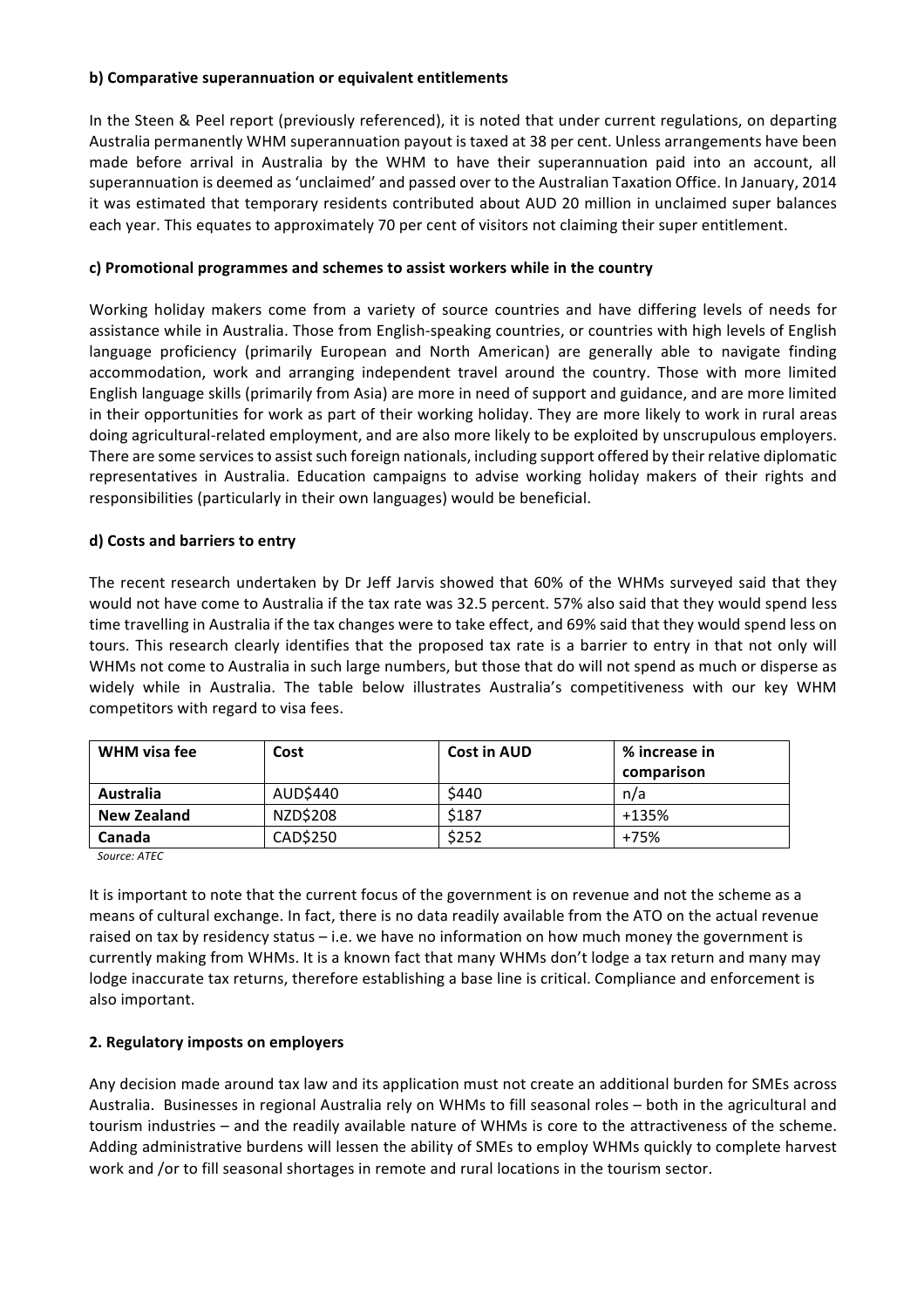### **3. Exploitation of and protections for vulnerable workers, including evaluation of illegal labour hire** practices and non-compliance with laws and regulations

Working holiday makers, being young relatively inexperienced people who are a long way from home in a foreign land, are by nature open to exploitation. It is essential that WHMs who engage in work, particularly in the agricultural sector are protected in terms of pay and Workplace Health & Safety practices, and that there is enforcement of the law to crack down on unscrupulous operators and labour hire contractors. There are currently well-known issues with labour hire contractors - the tourism industry supports the Ombudsman / Fair Work Commission to remove exploitation of workers regardless of where workers come from. The tourism industry would also support providing WHMs with information on their work rights whilst in Australia in their own language.

#### 4. Capacity to match employers with available workers, including regulatory arrangements in relation to the role of labour hire companies

There are various resources for WHMs seeking work, including recruitment agencies and websites. Specifically, for those seeking agricultural work the Harvest Trail website aims to match employers with employees. However, there is a need for a technology platform and/or solution in real time, using location services to match WHMs with potential employers. This would also reduce the stronghold that unscrupulous labour hire contractors have on the sector and create a direct connect between the needs of the remote employer and the opportunity for WHMs to travel and work more extensively.

### 5. Australia's exposure to changes in exchange rates, economic growth and employment rates in source nations which may affect Australia attracting seasonal and temporary labour

Australia is a long-haul destination for most WHMs, therefore both the cost to travel to Australia, and the cost of living here must be factored in during the decision making process. As such, Australia is highly exposed to volatility in exchange rates, and the high dollar of recent years acted as deterrent to backpackers staying longer or dispersing wider on their travels here. It is important therefore to provide the right conditions for WHMs, as much as can be mitigated against, i.e. if the visa fee is reasonable, if work is readily available and taxation is relatively low they will consider Australia favourably for a working holiday destination. Conversely, if the visa fee and taxation rate are too high, this will impact negatively on their perception of Australia. 

### **6. Short-term and long-term agricultural and tourism labour needs**

There is no doubt that Australia relies heavily on WMHs to fill labour shortages, in both the agricultural and tourism sectors. In a Senate report released on 17 March 2016<sup>14</sup>, it is noted by the Northern Territory government that many employers rely heavily on the WHM visa program to meet customer demand, stating: "In the Northern Territory's hospitality, primary and construction sectors, these visa holders, in peak season, can account for more than 50% of some employers' workforces".

Both the agricultural and tourism industries will continue to struggle with labour shortages. How is Australia going to meet the supply side needs of the tourism industry in terms of its strategic "2020" targets? If China continues to grow as an inbound tourism source at current rates, Australia will be unable to provide enough staff to service this enormous demand. We need a solution with many cogs in the wheel - including WHMs. It is important also to note that if WHMs do not come in sufficient numbers for a first year visa (being deterred by too high a taxation rate), that will in turn have a knock-on effect on second year visa applications, with fewer backpackers completing the required 88 days of agricultural work in the first year (impacting heavily on the agricultural industry).

 

<sup>&</sup>lt;sup>14</sup> Commonwealth of Australia, "A National Disgrace: the exploitation of temporary work visa holders" 17 March 2016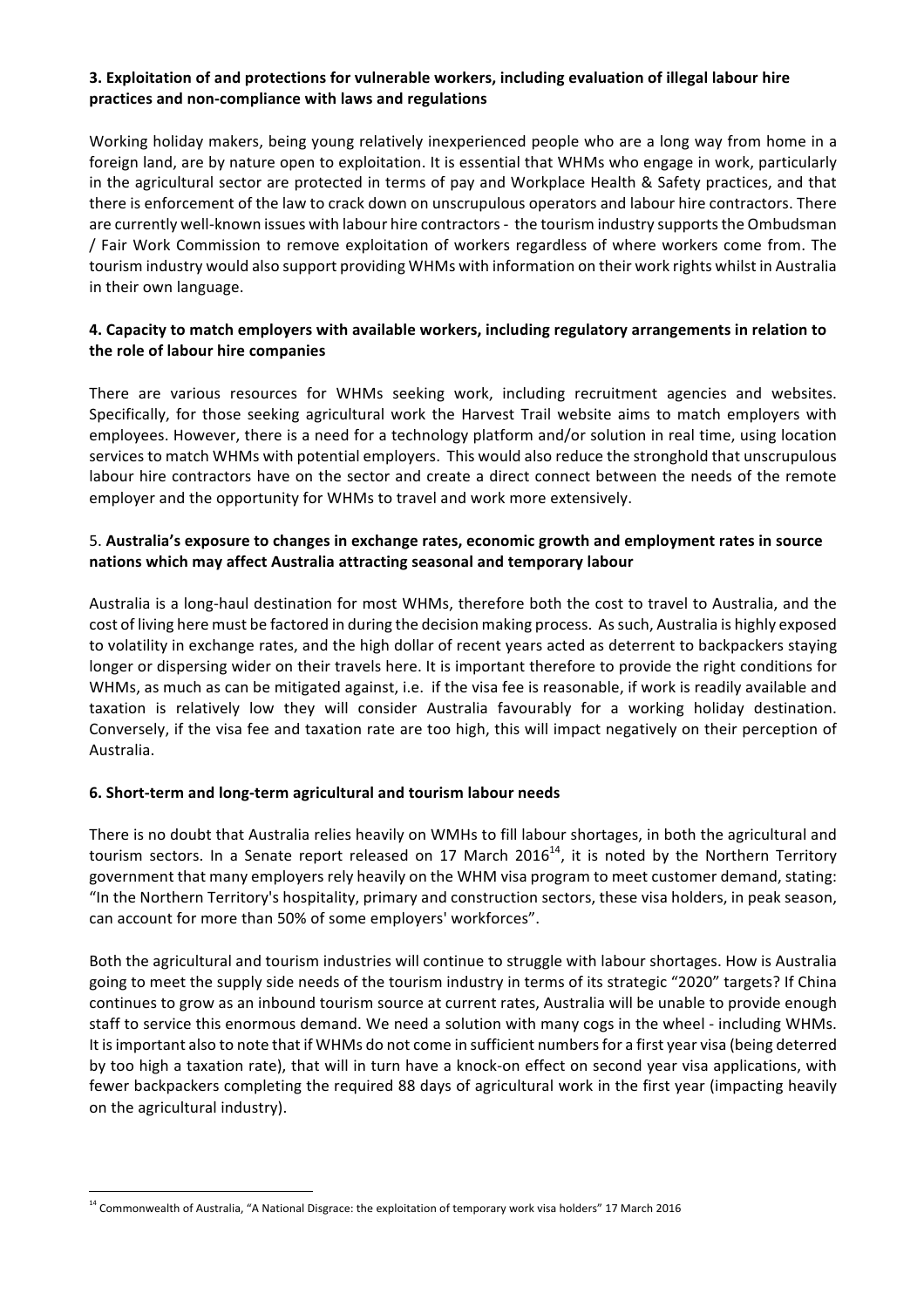### **7. Policies to attract unemployed Australians, including young Australians, into work in agriculture and tourism**

In the Steen and Peel report (previously referenced) prior research on the topic is outlined that found that if the WMH scheme did not exist, 'only a fraction of these jobs would be likely to be taken by long-term unemployed youth'. In the same report it is estimated that if the WHM scheme did not exist, there would be 40,909 more casual full time jobs, but only an estimated 10,100 of these jobs would be taken by unemployed youth.

### **8. Opportunities to expand supply of seasonal and temporary foreign workers for the agricultural sector**

The risk of treating WHMs as a revenue line item is that they won't come in the numbers they are currently, and the revenue that the government is currently receiving will diminish. Conversely, grow the scheme and inject a positive message to a working holiday in Australia. Even simple financial modelling demonstrates that growing the WHM scheme by 10% could deliver significant revenue to government – not to mention the direct benefit to regional economies, farmers and the backpackers themselves.

### **9. Consistent tax treatment between different classes of temporary work visa holders.**

The report by Steen and Peel makes the point that denying WHMs the tax free threshold is not equitable as it is at odds with other temporary visa categories. Short term skilled workers on 457 visas are subject to the tax free threshold and are treated like domestic taxpayers, for example.

Moreover, there is a precedent for taxing non-resident workers in Australia at a lower rate in the 'Seasonal Workers Program' that brings in Pacific Islanders to fill labour shortages in regional areas. This scheme taxes at a flat rate of 15%, with no tax-free threshold and minimal administrative burden (i.e. no tax return is required to be filed). This is one option for an even tax rate for all WHMs – both those who meet the ATO definition currently of a 'resident for tax purposes' and those who don't.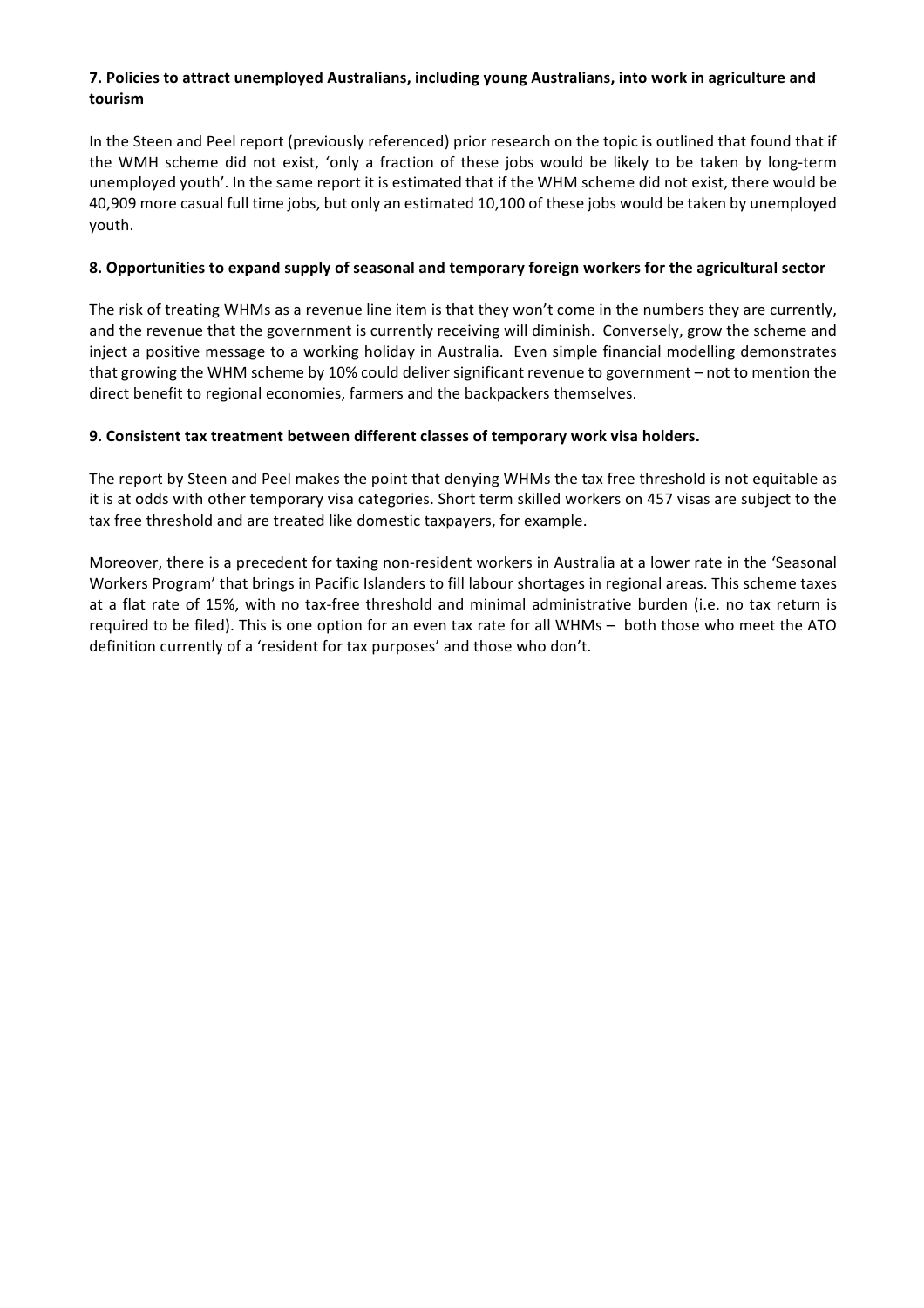# **The tourism export industry's position**

The tourism export industry encourages government to focus on growth strategies rather than taxation measures to supplement government revenue, simultaneously injecting economic stimuli into national and regional economies.

Put simply, asking WHMs to first decide on Australia as their preferred destination, then to pay the long-haul costs to get here, add in a passenger movement charge, throw in the cost of living and the cost of domestic travel, then tell them they'll lose a third of their income that's intended to fund part of their trip in the first place...the outcome is not going to work well for Australia.

It is critical that we position Australia competitively, and as an attractive destination for all tourists and visitors. We must not make it harder for a genuine potential tourist to choose Australia.

The tourism industry unequivocally rejects the notion of a backpacker tax. We support the retention of the status quo, where working holiday makers will pay some tax (either as a resident OR a non-resident for tax purposes) and then proceed to spend their earnings as they disperse widely through regional Australia, filling vital horticulture and agriculture labour needs along their way.

Growth can be achieved in several ways.

At a minimum, freeze the WHM visa fee. Government should consider adjusting it down in the next budget forecasts to be more competitive globally, particularly with New Zealand. This would send a clear message to potential WHMs.

Raising the current age threshold for working holiday maker visa holders to 35 would also assist in growing the market. This opens up an opportunity for 30-somethings to take a career break, spend some time travelling and doing work they'd never do in their home country. Working holiday makers are repeat visitors, and we want the WHM to come back with their spouse, then return with their children. Federal Minister for Immigration and Border Protection Peter Dutton said in May of the recent introduction of 462 arrangements for Singapore that the visa will "further boost tourism and business links between Australia and Singapore and will encourage repeat visits and align with the Government's agenda to reduce unnecessary red tape."

Australia should consider raising the current caps applying to source nations for 462 visas where the allocations are exhausted, for example Portugal, Poland, Greece and Spain. Further research on the latent demand existing in source countries because of exhausted caps would be extremely beneficial and could provide the necessary evidence to support increasing the caps. Industry also highlights the inherent lack of quality research readily available for the backpacker and youth sector. It is strongly recommended that we conduct an in-depth study into WHMs travelling in Australia building on the National Institute of Labour Studies research report published in 2009.

A continued commitment to expanding the 462 program to new countries where appropriate is also ciritical to the growth of the WHM market. Countries in South America, as well as India (industry accepts that there are other issues to consider in this context) are clear opportunities.

Other initiatives proposed in this submission including "work rights" information to WHMs in their own language either prior to or on arrival; and more active and targeted promotion of the second year WHM visa also plays a key role in enhancing the visitor experience.

Technology has an important role to play in matching WHMs to employers. There exists a very real opportunity for a location services application ("app") that provides both the WHM and the employer or farmer with real time, direct connectivity. This tool could also enable effective and active communication with WHMs, rich data access as well as a heightened visitor experience.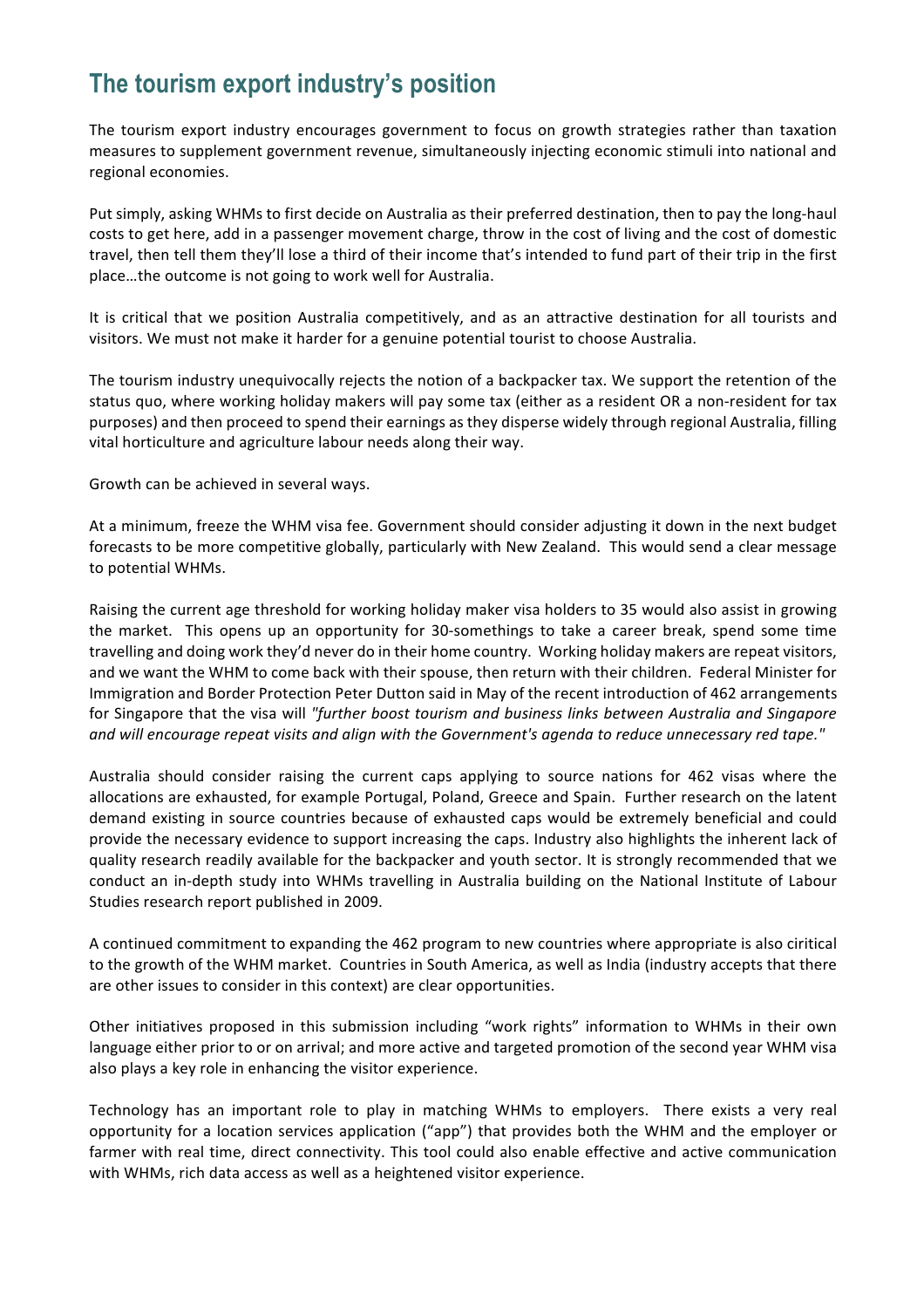Finally, it is impossible to measure the extent of the damage done through viral messaging and social media about Australia's "backpacker tax". A targeted global youth campaign implemented by Tourism Australia, to address the negative sentiment about the tax arrangements for WHMs is absolutely critical. Of value in a marketing context would also be to implement a series of tactical campaigns in markets where there are no caps (i.e. 417 countries) such as France and the UK. Industry will actively partner with Tourism Australia and the private sector; investment in re-attracting the working holiday maker to our shores will elevate the effort enormously.

# **Summary**

What has been lost in the discourse to date is that work funds the holiday. The focus of the WHM scheme essentially is TOURISM. WHMs cannot simply be viewed as a cheap solution for Australia's labour shortages. We need these young, mobile, motivated young WHMs to continue to come to this country and to disperse around, and due to the multiplier effect to help drive growth in regional Australia. To not encourage this can only be detrimental to Australia, and particularly to regional economies. Put simply, this will mitigate a WHM's opportunity to, for example, spend money on a reef cruise, winery tour or indigenous experience.

The risk of over-taxation of WHMs is to take away a key appeal and competitive advantage that Australia currently has. It also risks taking away the fundamental focus of the reciprocal WHM scheme, which is one of cultural exchange.

ATEC and BYTAP firmly believe that the focus should be on a growth strategy  $-$  if the work and taxation arrangements are attractive, and other barriers to growth including visa caps, age limits and fees are addressed then more will come and greater revenue for government will ensue.

To quote from Steen and Peel's research findings:

*"WHMs* contribute positively to the Australian economy both in taxation revenue and in creating employment through their spending. In the wake of dramatic travel downturns after events such as the 9/11 terrorist attack in 2001 and the SARS epidemic in 2003, WHMs (and the backpacker segment in general) remained a resilient tourist market for Australia. In the face of labour shortages in the horticulture and agriculture *industries* WHMs also provide an indispensable source of labour and contribution to regional Australian *communities. The impact of the changed taxation arrangements on WHM numbers are yet to be seen. However,* when combined with the recent ending of voluntary labour arrangements and increases in visa *application fees in recent years, Australia may well see far fewer working tourists in the future".* 

The Australian Tourism Export Council and the Backpacker & Youth Tourism Advisory Panel thanks the Assistant Minister for the opportunity to present industry's views through the submission process.

Yours sincerely,

PD Aldeen

Peter Shelley **MANAGING DIRECTOR** Australian Tourism Export Council Ltd

**Contact details:** Australian Tourism Export Council